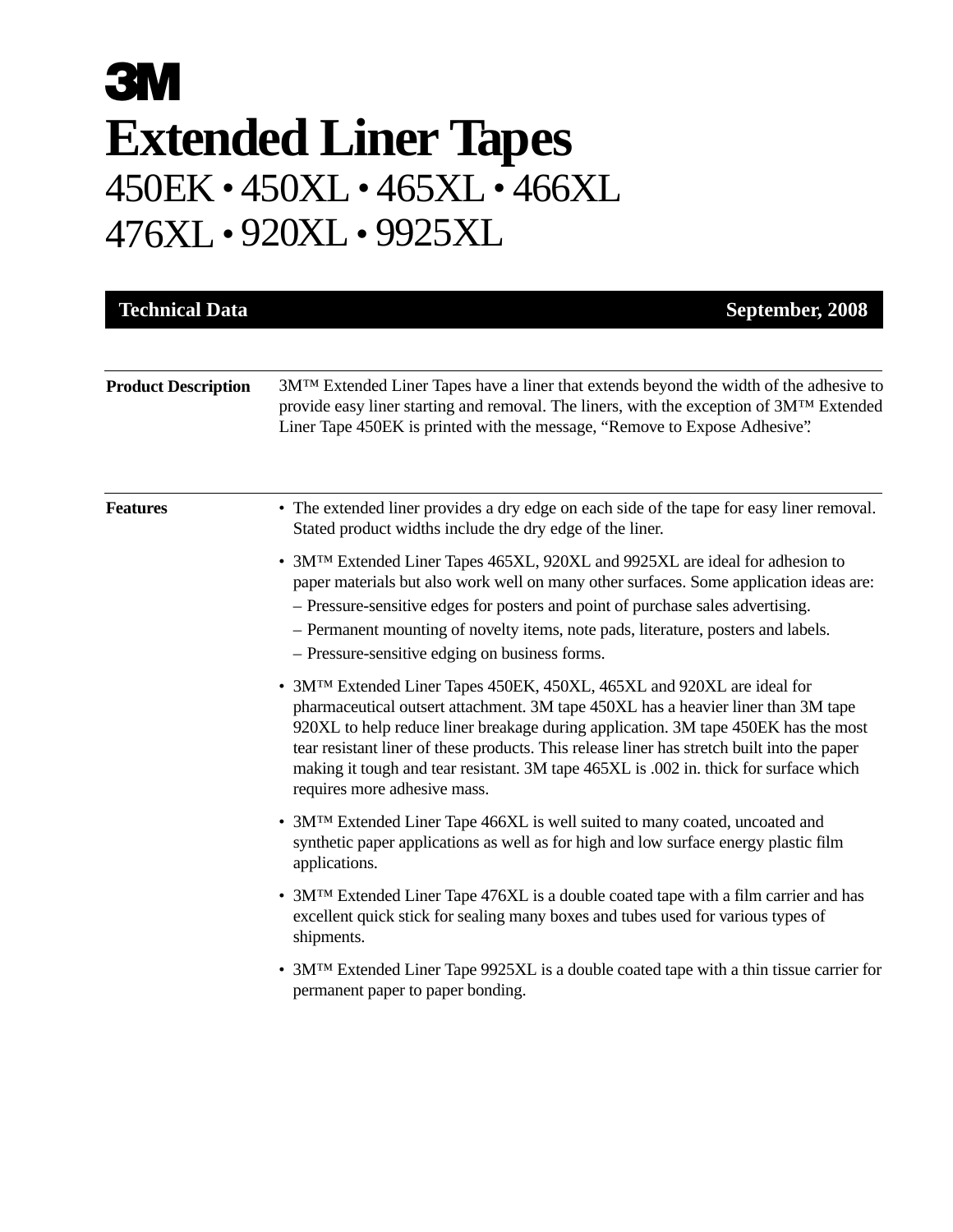## Construction **Construction**

| Products                                | 3M <sup>TM</sup> Extended Liner<br>Tape 450EK                    | 3M <sup>TM</sup> Extended Liner<br>Tape 450XI                      | 3M <sup>TM</sup> Extended Liner<br>Tape 465XI                          | 3M <sup>TM</sup> Extended Liner<br>Tape 466XI                            | 3M <sup>TM</sup> Extended Liner<br>Tape 476XI                    | 3M <sup>TM</sup> Extended Liner<br>Tape 920XI                    | 3M <sup>TM</sup> Extended Liner<br>Tape 9925XI                                         |
|-----------------------------------------|------------------------------------------------------------------|--------------------------------------------------------------------|------------------------------------------------------------------------|--------------------------------------------------------------------------|------------------------------------------------------------------|------------------------------------------------------------------|----------------------------------------------------------------------------------------|
| Adhesive Type:*                         | Acrylic<br>$\overline{400}$                                      | Acrylic<br>$rac{40}{5}$                                            | Acrylic<br>$\overline{6}$                                              | Acrylic<br>340                                                           | Rubber<br>760                                                    | Acrylic<br>$\frac{400}{2}$                                       | Rubber<br>770                                                                          |
| Adhesive Carrier:                       | None                                                             | None                                                               | None                                                                   | None                                                                     | Polypropylene film                                               | None                                                             | Tissue                                                                                 |
| Release Liner:                          | Extensible Kraft<br>70#White                                     | Green Printing<br>Glassine-Tan<br>60# Kraft                        | 60# Densified Kraft<br>Green Printing<br>Tan Paper                     | 62# Densified Kraft<br>Off-White Paper<br><b>Black Printing</b>          | 43# Densified Kraft<br>Red Printing<br>White Paper               | 43# Densified Kraft<br>Red Printing<br>White Paper               | 43# Densified Kraft<br><b>Black Printing</b><br>White Paper                            |
| Approximate Thickness:<br>Release Liner | $(0.146 \text{ mm})$<br>0.0056 in.                               | $(0.09 \, \text{mm})$<br>0.0035 in                                 | $(0.09 \text{ mm})$<br>$0.0035$ in.                                    | $(0.11 \, \text{mm})$<br>$0.004$ in                                      | $(0.08 \text{ mm})$<br>$0.003$ in.                               | $(0.065 \text{ mm})$<br>$0.0025$ in.                             | $(0.05 \text{ mm})$<br>$0.002$ in.                                                     |
| Tape Only                               | Transfer Tape<br>$(0.025 \text{ mm})$<br>Adhesive<br>$0.001$ in. | Transfer Tape<br>$(0.025 \, \text{mm})$<br>Adhesive<br>$0.001$ in. | <b>Transfer Tape</b><br>$(0.05 \text{ mm})$<br>Adhesive<br>$0.002$ in. | <b>Transfer Tape</b><br>Adhesive<br>$(0.05 \, \text{mm})$<br>$0.002$ in. | $(0.16 \text{ mm})$<br>Double Coated<br>Film Tape<br>$0.006$ in. | Transfer Tape<br>$(0.025 \text{ mm})$<br>Adhesive<br>$0.001$ in. | Double Coated Tape<br><b>Tissue Reinforced</b><br>$(0.065 \, \text{mm})$<br>0.0025 in. |
| Tape Color:                             | Clear                                                            | Clear                                                              | Clear                                                                  | Clear                                                                    | Clear                                                            | Clear                                                            | Translucent<br>Off-White                                                               |

3MT<sup>M</sup> Adhesive 400 is a medium-firm acrylic pressure-sensitive adhesive system. It features high initial adhesion to a wide variety of materials and good shear holding power. 3M™ Adhesive 400 is a medium-firm acrylic pressure-sensitive adhesive system. It features high initial adhesion to a wide variety of materials and good shear holding power.

3MT<sup>M</sup> Adhesive 760 is a high tack synthetic rubber adhesive. It provides excellent quick stick or initial adhesion. 3M™ Adhesive 760 is a high tack synthetic rubber adhesive. It provides excellent quick stick or initial adhesion.

3M<sup>TM</sup> Adhesive 770 is a soft rubber-resin pressure sensitive adhesive system. It features high initial adhesion to a wide variety of materials. 3M™ Adhesive 770 is a soft rubber-resin pressure sensitive adhesive system. It features high initial adhesion to a wide variety of materials.

#### | 『<br>| w

## **3M**™ **Extended Liner Tapes**

450EK • 450XL • 465XL • 466XL • 476XL • 920XL • 9925XL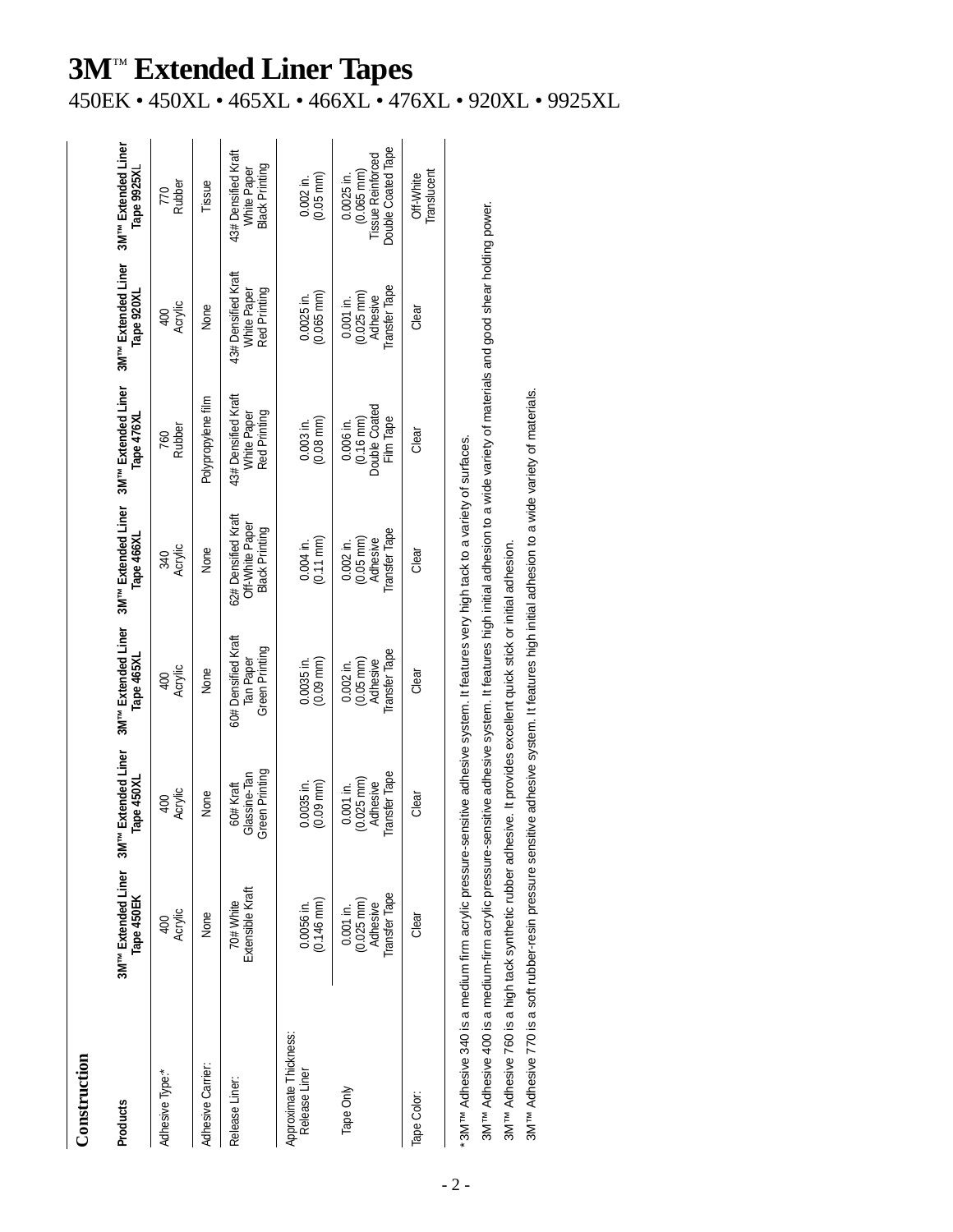| <b>Typical Physical Properties and</b><br>Performance Characteristics                              | Note:                                         | not b                                            | e used for specification purposes.                               |                                                                  | The following technical information and data should be considered representative or typical only and should                         |                                                                      |                                                                                                     |
|----------------------------------------------------------------------------------------------------|-----------------------------------------------|--------------------------------------------------|------------------------------------------------------------------|------------------------------------------------------------------|-------------------------------------------------------------------------------------------------------------------------------------|----------------------------------------------------------------------|-----------------------------------------------------------------------------------------------------|
| Products                                                                                           | 3M <sup>TM</sup> Extended Liner<br>Tape 450EK | 3M <sup>TM</sup> Extended Liner<br>pe 450XL<br>凸 | 3M <sup>TM</sup> Extended Liner<br>Tape 465XL                    | 3M <sup>TM</sup> Extended Liner<br>Tape 466XL                    | 3M <sup>TM</sup> Extended Liner<br>Tape 476XL                                                                                       | 3M <sup>TM</sup> Extended Liner<br>Tape 920XL                        | 3M <sup>TM</sup> Extended Liner<br>Tape 9925XL                                                      |
| Adhesion to Steel:<br>(ASTM D3330)                                                                 | 20 oz./in.<br>(22 N/100 mm)                   | N/100 mm)<br>20 oz./in.<br>(22)                  | 25 oz./in.<br>(27 N/100 mm)                                      | (48 N/100 mm)<br>44 oz./in.                                      | 130 oz./in.<br>(141 N/100 mm)                                                                                                       | 20 oz./in.<br>(22 N/100 mm)                                          | 66 N/100 mm)<br>60 oz./in.                                                                          |
| Operating Ranges:<br>Long Term (days, weeks)<br>Relative High Temperature                          | $(82^{\circ}C)$<br>180°F                      | 180°F<br>$(32^{\circ}\mathrm{C})$                | 180°F<br>$(82^{\circ}C)$                                         | $(82^{\circ}\mathrm{C})$<br>180°F                                | 120°F<br>(50°C)                                                                                                                     | $(82^{\circ}\mathrm{C})$<br>180°F                                    | 100°F<br>(41°C)                                                                                     |
| Short Term (minutes, hours)                                                                        | (121°C)<br>250°F                              | $(121^{\circ}C)$<br>250°F                        | $(121^{\circ}C)$<br>250°F                                        | (121°C)<br>250°F                                                 | 150°F<br>(65°C)                                                                                                                     | (121°C)<br>250°F                                                     | $(65^{\circ}C)$<br>150°F                                                                            |
| Relative Solvent Resistance:                                                                       | Medium/High                                   | Medium/High                                      | Medium/High                                                      | Medium                                                           | Medium/Low                                                                                                                          | Medium/High                                                          | $\overline{a}$                                                                                      |
| U.V. Resistance:                                                                                   | Excellent                                     | Excellent                                        | Excellent                                                        | in5⊒                                                             | Not recommended<br>for direct exposure<br>to sunlight or other<br>sources of ultra<br>violet light.                                 | Excellent                                                            | Not recommended<br>for direct exposure<br>to sunlight or other<br>sources of ultra<br>violet light. |
| Shelf Life of Tape in Roll Form:                                                                   | 24 months                                     | 24 months                                        | 24 months                                                        | 24 months                                                        | months from date of manufacture when stored in original cartons at 70°F (21°C) and 50% relative humidity.<br>18 months              | 24 months                                                            | 18 months                                                                                           |
| <b>Available Sizes</b>                                                                             |                                               |                                                  |                                                                  |                                                                  |                                                                                                                                     |                                                                      |                                                                                                     |
| (Subject to Minimum<br>Order Requirements):<br>Available Lengths<br>Minimum                        |                                               |                                                  | 60 yds.<br>$(55 \text{ m})$                                      | 500 yds.<br>$(457 \, m)$                                         | 60 yds.<br>$(55 \text{ m})$                                                                                                         | 1000 yds.<br>(914 m)                                                 | 750 yds.<br>$(685 \text{ m})$                                                                       |
| Maximum                                                                                            | 600 yds.<br>$(548 \, m)$                      | 750 yds.<br>$(685 \text{ m})$                    | 600 yds.<br>$(548 \text{ m})$                                    | 1000 yds.<br>(914 m)                                             | 540 yds.<br>(494 m)                                                                                                                 | 1000 yds.<br>(914 m)                                                 | 750 yds.<br>$(685 \text{ m})$                                                                       |
| Order Requirements):<br>NOTE: Liner Widths Shown<br>(Subject to Minimum<br><b>Available Widths</b> | 1 in. $(25.4 \text{ mm})$ only                | 1 in. $(25.4 \text{ mm})$ only                   | 1/2 in. (12.7 mm),<br>3/4 in. (19.1 mm),<br>1 in. (25.4 mm) only | 1/2 in. (12.7 mm),<br>3/4 in. (19.1 mm),<br>1 in. (25.4 mm) only | 1/2 in. (12.7 mm),<br>3/4 in. (19.1 mm),<br>1 in. $(25.4 \text{ mm})$ ,<br>1.5 in. $(38 \text{ mm})$ ,<br>1.8 in. $(47 \text{ mm})$ | 3/4 in. (19.1 mm),<br>1 in. (25.4 mm) only<br>$1/2$ in. $(12.7$ mm), | 1 in. $(25.4 \text{ mm})$ only<br>1/2 in. (12.7 mm),<br>3/4 in. (19.1 mm),                          |
| Liner Extension Width:<br>(each side)                                                              | 3/32 in.<br>(2.4 mm)                          | $(2.4 \, \text{mm})$<br>3/32 in.                 | $(2.4 \, \text{mm})$<br>3/32 in.                                 | $(1.6 \text{ mm})$<br>1/16 in.                                   | $(3.2 \text{ mm})$<br>1/8 in.                                                                                                       | $3/32$ in.<br>(2.4 mm)                                               | $(1.6 \text{ mm})$<br>1/16 in.                                                                      |
| Normal Slitting Tolerance:                                                                         | $\pm 1/32$ in.<br>(0.8 mm)                    | $±$ 1/32 in.<br>$(0.8$ mm $)$                    | $±$ 1/32 in.<br>$(0.8 \text{ mm})$                               | $±$ 1/32 in.<br>$(0.8 \text{ mm})$                               | $±$ 1/32 in.<br>$(0.8$ mm $)$                                                                                                       | $±$ 1/32 in.<br>$(0.8 \text{ mm})$                                   | $±$ 1/32 in.<br>$(0.8 \text{ mm})$                                                                  |
| Core Size (ID):                                                                                    | $3.0$ in.<br>(76.2 mm)                        | 76.2 mm)<br>$3.0$ in.                            | $(76.2 \text{ mm})$<br>$3.0$ in.                                 | $(76.2 \, \text{mm})$<br>$3.0$ in.                               | $(76.2 \text{ mm})$<br>$3.0$ in.                                                                                                    | 3.0 in.<br>(76.2 mm)                                                 | $3.0$ in.<br>(76.2 mm)                                                                              |

### **3M**™ **Extended Liner Tapes**

450EK • 450XL • 465XL • 466XL • 476XL • 920XL • 9925XL